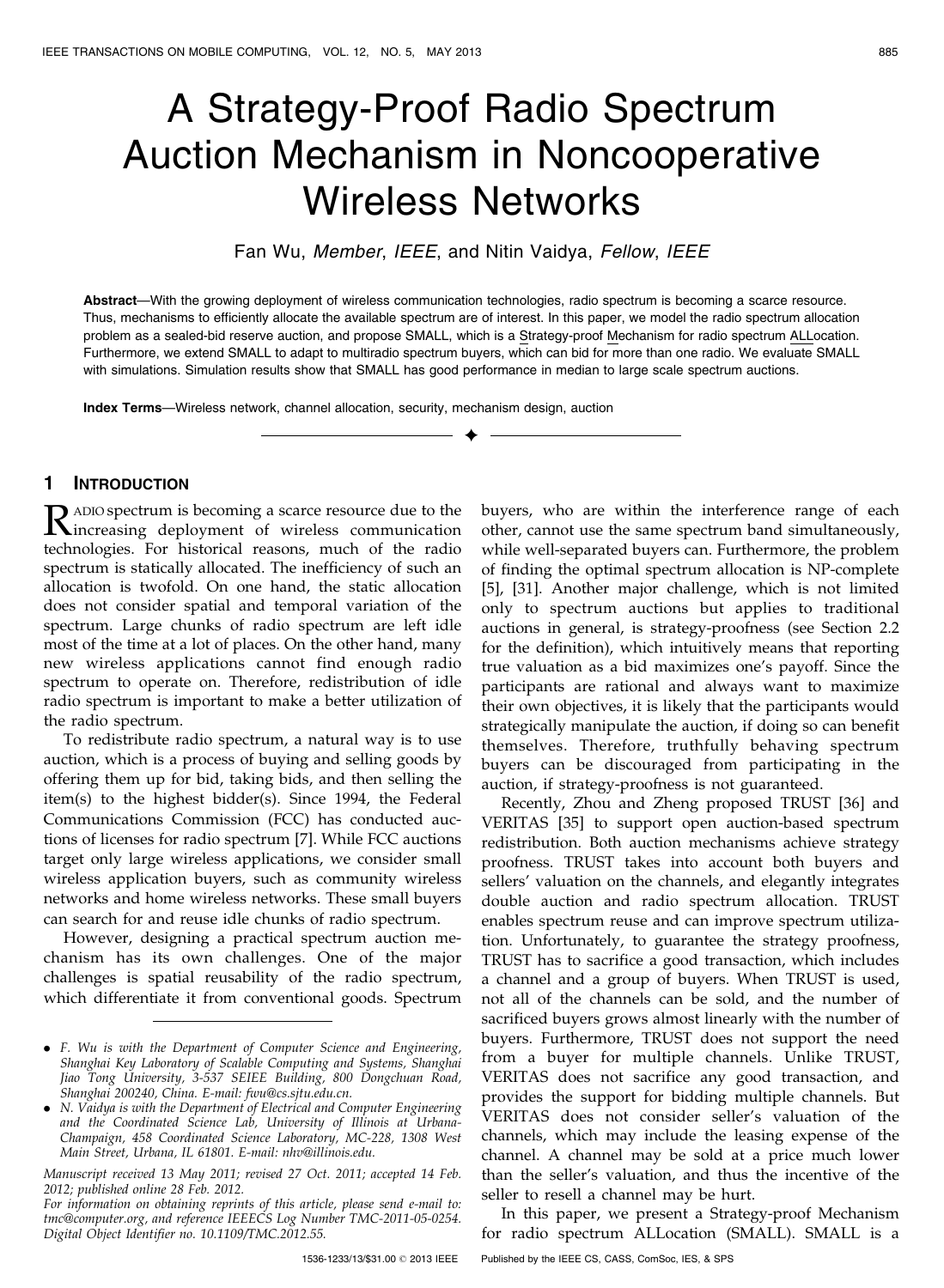sealed-bid reserve auction mechanism, in which all bidders simultaneously submit sealed bids so that no bidder knows the bid of any other participant, and a channel may not be sold if the final bid is not high enough to satisfy the seller. SMALL supports radio spectrum reuse, bidding for multiple channels, and protects channel seller's incentive.

We make the following contributions in this paper:

- . First, we model the radio spectrum allocation problem as a sealed-bid reserve auction, and design a novel auction mechanism, called SMALL, for singleradio spectrum auction. We prove that SMALL is a strategy-proof auction mechanism.
- Second, we extend SMALL to support multiradio spectrum auction, and prove that the enhanced SMALL again achieves strategy proofness.
- . Finally, we evaluate SMALL using extensive simulations. Our simulation results show that SMALL achieves good performance in terms of buyer satisfaction ratio, channel utilization, and budget efficiency in median to large scale spectrum auctions.

The rest of this paper is organized as follows: In Section 2, we present technical preliminaries. In Section 3, we describe our spectrum auction mechanism—SMALL, and prove its strategy-proofness. In Section 4, we extend SMALL to support multi-radio spectrum auction. In Section 5, we report evaluation results of SMALL. In Section 6, we review related work. In Section 7, we draw conclusions and discuss future work.

## 2 TECHNICAL PRELIMINARIES

In this section, we present our game model for the spectrum allocation problem, and review some useful solution concepts from game theory and mechanism design.

## 2.1 Game Model

We consider a static scenario in which there is a large wireless service provider, called "seller," who possesses a number of orthogonal spectrum channels and wants to lease out regionally unused channels; and there is a set of static nodes, called "buyers," such as WiFi access points, who want to lease channels in order to provide services to their users. A channel can be leased to multiple buyers, if these buyers can transmit simultaneously and receive signals with an adequate Signal to Interference and Noise Ratio (SINR). We model this problem as a sealed-bid reserve auction, in which all buyers simultaneously submit sealed bids so that no buyer knows the bid of any other participant, and a channel may not be sold if the final bid is not high enough to satisfy the seller. The objective of the auction is to efficiently allocate the channels to the buyers based on their bids, without violating interference conditions between the buyers.

We assume that the seller is trustworthy, and has a set  $C = \{c_1, c_2, \ldots, c_m\}$  of orthogonal and homogenous channels to lease. Each channel can be simultaneously used by multiple nonconflicting buyers. The seller has a reserve price for each of the channels, denoted by  $S = \{s_1, s_2, \ldots, s_m\}.$ A reserve price can be an operating expense, if the seller put a channel on auction. A channel can be leased to one or a

group of non-conflicting buyers if the sum of the bids is not lower than the reserve price. (We will define buyer group in Section 3.1.)

We also assume that there is a set  $N = \{1, 2, ..., n\}$  of buyers. Each buyer  $i \in N$  only requests a single channel and has a valuation  $v_i$  on the channel. The channel valuation can be the revenue got by the buyer for serving her subscribers. (In Section 4, we will consider an extended model, in which buyers can be equipped with multiple radios and bid for multiple channels. The channel valuations are identical for multiple radios/virtual buyers, because the buyer can serve more subscribers or provide better service quality, when getting more channels.) The channel valuation  $v_i$  is a private information to the buyer  $i$ . It is also known as type in the literature. In the auction, the buyers simultaneously submit their sealed bids, denoted by  $\{b_1, b_2, \ldots, b_n\}$ , which are based on their types. The auction mechanism determines the set of winning buyers, channel allocation to the winners, and the charge of each winner. Denote the charge of a buyer  $i \in N$  by  $p_i$ . Then, we define the utility  $u_i$  of buyer i to be the difference between her valuation  $v_i$  on the channel and the charge  $p_i$ :

$$
u_i=v_i-p_i.
$$

We assume that the buyers are rational. The objective of each buyer is to maximize her own utility. A buyer has no preference over different outcomes, if the utilities are same to the buyer herself. We also assume that the buyers do not collude with each other.

In contrast to players' individual objective, the overall objective of the auction mechanism is to improve channel utilization and buyer satisfaction ratio. Here, channel utilization is the sum of allocated channels of all the winning buyers; buyer satisfaction ratio is the percentage of winning buyers in the auction. Furthermore, to avoid the buyers paying too high prices, a good auction mechanism should also be budget efficient, which means the overpayment, between buyers' total charge and sellers' total valuation/reserve price, should be small.

#### 2.2 Solution Concepts

We review the important solution concepts used in this paper from game theory and mechanism design. First, we recall the definition of Dominant Strategy:

Definition 1 (Dominant strategy [9], [21]). A dominant strategy of a player is one that maximizes her utility regardless of what strategies other players choose. Specifically,  $a_i$  is player  $i'$ s dominant strategy if, for any  $a'_i\neq a_i$  and any strategy profile of the other players  $a_{-i}$ ,

$$
u_i(a_i,a_{-i}) \geq u_i(a'_i,a_{-i}).
$$

Before recalling the definition of Strategy-proof Mechanism, we define direct-revelation mechanism first. A direct-revelation mechanism is a mechanism in which the only actions available to players are to make claims about their preferences to the mechanism. In our channel auction, the strategy of a buyer  $i \in N$  is reporting a bid  $b_i = a_i(v_i)$ , based on her actual channel valuation  $v_i$ . A direct-revelation mechanism is strategy proof if it satisfies two conditions,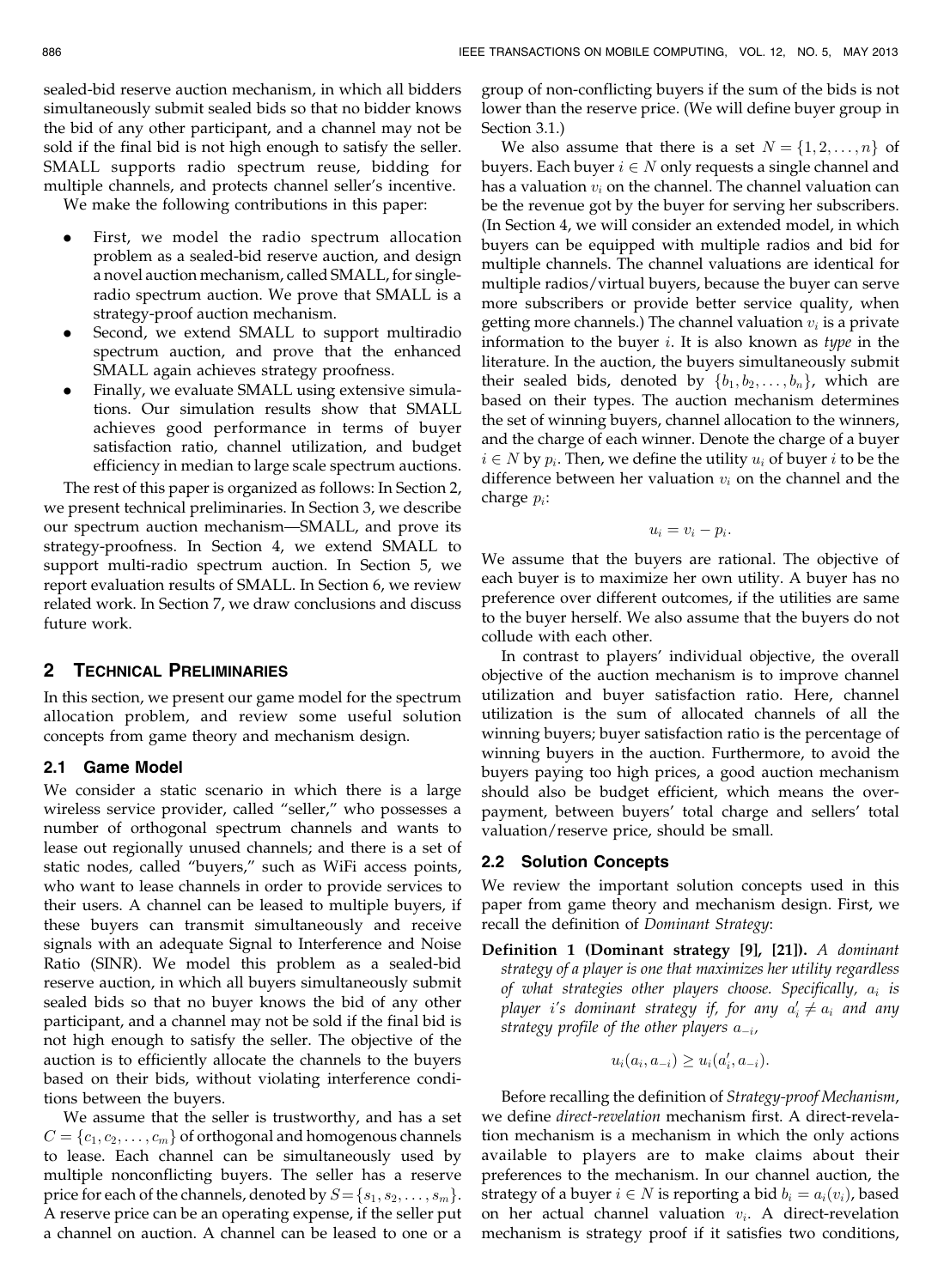

Fig. 1. A toy network with six buyers  $(A - F)$ .

incentive compatibility and individual rationality. Incentive compatibility means reporting truthful information is a dominant strategy for each player. Individual rationality means each player can always achieve at least as much expected utility from faithful participation as without participation. The formal definition of Strategy-proof Mechanism is as follows:

Definition 2 (Strategy-proof mechanism [17], [25]). A direct-revelation mechanism is strategy proof if revealing truthful information is a dominant-strategy equilibrium.

# 3 STRATEGY-PROOF RADIO SPECTRUM ALLOCATION MECHANISM—SMALL

In this section, we present our design of radio spectrum auction mechanism—SMALL, and prove its strategy proofness.

# 3.1 Design of SMALL

SMALL is composed of three algorithms: buyer grouping, winner selection, and charge determination. Since the seller is a trustworthy authority, we let the seller serves as auctioneer and perform the computation of the three algorithms.

## 3.1.1 Buyer Grouping

Since the channels can be spatially reused, SMALL divides the buyers into multiple nonconflicting groups, each of which can be assigned to a distinguished channel. To prevent the buyers manipulating the auction, the grouping need to be independent of the buyers' bids. Therefore, SMALL first constructs a conflict graph of the buyers. Any pair of buyers, who are in the interference range of each other, have a line connecting them in the conflict graph. Then, buyer groups can be calculated by any existing graph coloring algorithm [29] which is independent of buyers' bids, such that no buyer can be in multiple groups. We note that the buyers cannot determine which group they are in by themselves, when the above grouping strategy is used. We denote the calculated buyer groups by  $G = \{g_1, g_2, \ldots, g_l\}.$ 

Fig. 1 shows a toy network with six buyers  $(A - F)$ . There are several grouping results, e.g.,  $g_1 = \{A, D\}$ ,  $g_2 =$  ${B, E}$ , and  $g_3 = {C, F}$ .

## 3.1.2 Winner Selection

We now determine an integrated group bid for each buyer group. A natural way to calculate the group bid is to simply add all the bids from the group members together. However, this way may allow the buyers to manipulate the group bid by reporting untruthful bids. Thus, the strategy proofness of the auction can be hurt. Therefore, to guarantee the strategy proofness, we sacrifice the buyer with the smallest bid in each group, and define an integrated group bid  $\sigma_j$  for each group  $g_i \in G$  as:

$$
\sigma_j = (|g_j| - 1) \cdot \min\{b_k | k \in g_j\}.
$$

By this way, the group bid is independent of valid members' bids (i.e., the bids except the smallest one) in each group. Such a definition of group bid is reasonable, because the strategy proofness can be guaranteed by sacrificing the buyer that makes the least contribution in a group. Then, we get a set of group bids  $\Sigma = \{\sigma_1, \sigma_2, \ldots, \sigma_l\}.$ 

Next, SMALL sorts the channels by reserve price in nondecreasing order and buyer groups by group bid in nonincreasing order:

$$
C': s'_1 \leq s'_2 \leq \cdots \leq s'_m,
$$
  

$$
G': \sigma'_1 \geq \sigma'_2 \geq \cdots \geq \sigma'_l.
$$

Here, each  $s_i'$  ( $\sigma_j'$ ) corresponds to a unique reserve price in  $S$ (group bid in  $\Sigma$ ). In the case of ties, the ordering is random, with each tied channel/group having an equal probability of being ordered prior to the other one.

Next, SMALL finds the maximal number of trades  $k$ , s.t.

$$
\sum_{i=1}^{k} s'_i \le \sum_{i=1}^{k} \sigma'_i.
$$
\n
$$
(1)
$$

Finally, the winning groups are the first  $k$  buyer groups in  $G'$ , and the first k channels in  $C'$  are leased to each of the corresponding winning groups. In each of the winning groups, the buyers, except the one with the smallest bid in that group, are winning buyers. In the case of ties, i.e., more than one buyers report the smallest bid in the group, each tied buyer has an equal probability of being selected as a winning buyer. $<sup>1</sup>$ </sup>

Noting that exactly one buyer must be sacrificed for each channel leased, the total number of sacrificed buyers has an upper bound  $m$ , which is the number of channels. Since singleton groups cannot compete for channels, as their group bid would be zero, SMALL is more appropriate to be used in a radio spectrum auction with relatively large number of buyers scattered in a large area.

#### 3.1.3 Charging

Each winning buyer  $i \in g_i$  is charged an even share of her group bid, which is also equivalent to the smallest bid in the group:

$$
p_i = \frac{\sigma_j}{|g_j| - 1} = \min\{b_k | k \in g_j\}.
$$

In each winning group, we exclude the buyer with the smallest bid, and charge the others with the smallest bid, in order to make the charge be independent of winners' bids.

The seller collects all the payments:

$$
q = \sum_{j=1}^{k} \sigma'_j.
$$
 (2)

1. We have to note that SMALL is designed to guarantee the truthfulness of channel auction. However, it does not provide any guarantee on the optimality of the channel allocation result. The optimality of the channel allocation result relies on the output of the graph coloring algorithm. We left the problem of selecting the most suitable graph coloring algorithm to our future work.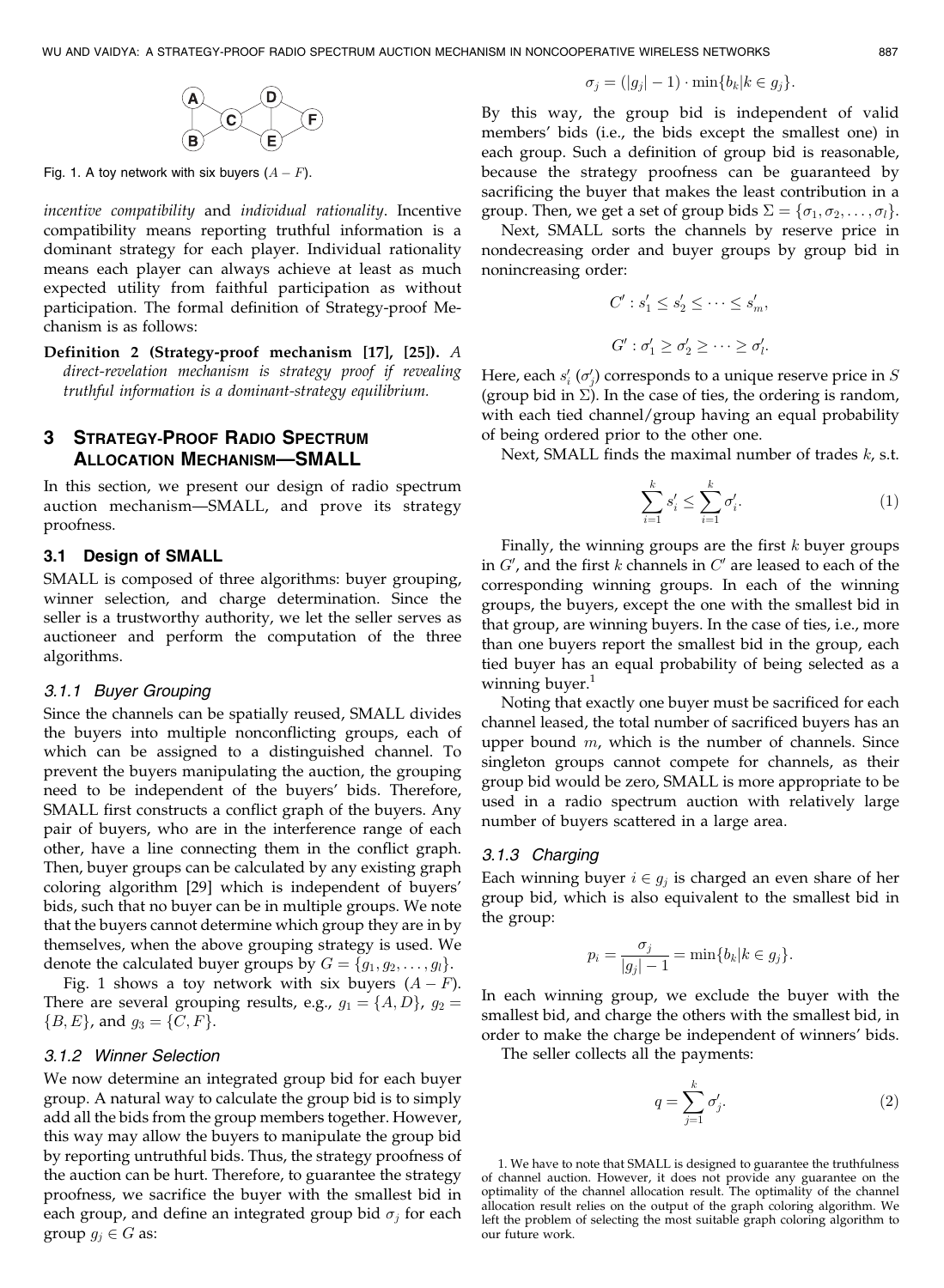We note that the auction is budget balanced, which means that the total amount of the buyers' payments is equal to the total amount of the payments to be received by the seller [17].

Combining (1) and (2), we get

$$
q \ge \sum_{i=1}^k s'_i.
$$

Therefore, the seller's profit is guaranteed. We note that we do not specify the algorithm for dividing the seller's revenue to each channel successfully leased. One of the possible ways is to divide the revenue proportionally to the channels' reserve prices.

In the next section, we will prove that buyers' truthfulness is also guaranteed.

## 3.2 Strategy Proofness

- Lemma 1. If SMALL is used, reporting the true channel valuation as a bid is a dominant strategy for each buyer.
- Proof. We will show that a buyer cannot increase her utility by proposing a bid other than her true valuation. That is to say, truthfulness is a dominant strategy.

Consider a buyer *i* in group  $g_j$  with valuation  $v_i$ . Let  $b_{min} = \min\{b_k | k \in g_j\}$ . We distinguish two cases:

1. The buyer  $i$  is in a winning group, when bidding true valuation, i.e.,  $b_i = v_i$ . Her utility is

$$
u_i = \begin{cases} v_i - b_{min} & \text{if } b_i > b_{min}, \\ 0 & \text{if } b_i = b_{min}. \end{cases}
$$

Consider the following two cases:

- a.  $b_i > b_{min}$ : Buyer *i* is a winner. Suppose buyer *i* reports another bid  $b'_i \neq b_i$ . If she still wins the channel  $(b'_i \ge b_{min})$ , then buyer *i*'s utility is not changed, since the smallest bid is still  $b_{min}$ . If she losses the channel  $(b_i' \le b_{min})$ , then buyer i's utility goes to 0. Therefore, buyer i's new utility  $u'_i \leq u_i$ .
- b.  $b_i = b_{min}$ : Suppose buyer *i* reports a another bid  $b'_i \neq b_i$ . If she wins a channel  $(b'_i \geq \min\{b_k \mid$  $k \in g_i \wedge k \neq i$ ) and pay  $\min\{b_k | k \in g_i \wedge k \neq i\},$ then her utility becomes

$$
u'_{i} = v_{i} - \min\{b_{k} | k \in g_{j} \land k \neq i\}
$$
  
\n
$$
\leq v_{i} - b_{min}
$$
  
\n
$$
\leq v_{i} - b_{i}
$$
  
\n
$$
= 0.
$$

If she does not win a channel  $(b'_i \leq \min\{b_k | k\in \mathbb{R}^d\})$  $g_i \wedge k \neq i$ ), then her utility is still 0. Therefore,  $u'_i \leq u_i$ . Recall that the buyer has no preference over different outcomes, if the utilities are same. Therefore, she has no incentives to report a higher bid and win the channel.

The buyer  $i$  is not in a winning group, when bidding true valuation, i.e.,  $b_i = v_i$ . Her utility is

In this case, the only way to change her utility is to make group  $g_j$  becomes a winning group, by reporting a higher bid  $b_i' > b_i$ , when  $b_i$  is the lowest bid in group  $g_j$ . Suppose group  $g_j$  becomes a winning group when the buyer  $i$  reports  $b_i > b_{min} = b_i$ . If  $b_i$  is still the smallest bid in group  $g_j$ , she still cannot get a channel and her utility is  $u'_i = 0$ . If  $b'_i \ge \min\{b_k | k \in g_j \land k \ne i\}$ , she may get a channel and pay  $\min\{b_k | k \in g_j \land k \neq i\}.$ Then, her utility is

$$
u'_{i} = v_{i} - \min\{b_{k}|k \in g_{j} \land k \neq i\}
$$
  
\n
$$
\leq v_{i} - \min\{b_{k}|k \in g_{j}\}
$$
  
\n
$$
\leq v_{i} - b_{i}
$$
  
\n
$$
= 0.
$$

Therefore, bidding the true valuation is a dominant strategy for each buyer.  $\Box$ 

From the analysis above, we get that SMALL satisfies incentive compatibility. On one hand, we can see that each truthful buyer's utility is always  $\geq 0$ . On the other hand, by not taking part in the auction, a buyer cannot get a channel and her utility remains to be 0. So participating is not worse than staying outside, which satisfies the individual rationality.

Since our mechanism satisfies both incentive compatibility and individual rationality, we have the following theorem:

Theorem 1. SMALL is a strategy-proof mechanism.

# 4 EXTENSION TO MULTIPLE RADIOS

In the previous section, we considered the scenario in which each buyer only has a single radio. In reality, some access points may be equipped with multiple radios. In this section, we extend our work to adapt to multiple radios having the same communication capabilities. A buyer with multiple radios can provide wireless services on multiple channels. So in the spectrum auction, a multiradio buyer may bid for more than one channels. In the conflict graph, a  $r$ -radio buyer is represented by at most  $r$  virtual buyers inheriting the interference condition of their parent. Since the number of radios  $r$  on a buyer may be larger than that of the channels for sale  $m$ , we require that the number of virtual buyers for a *r*-radio buyer is  $\min\{r, m\}$ . The virtual buyers also have interference between each other. We assume that buyers have no preference over channels and they do not cheat about the number of radios. Considering that the buyer can serve more subscribers or provide better service quality, when getting more channels, we also assume that the channel valuations are identical for the virtual buyers. Hence, we let the virtual buyers share the same channel valuation and bid from her parent. The parent buyer's utility is the sum of the utilities got by her virtual child buyers. Since a buyer can have multiple virtual child buyers and report multiple bids, the previous auction mechanism cannot be directly applied here. In this section, first, we show an example, in which a multiradio buyer can benefit by misreporting her bids. Then, we present our

$$
u_i=0.
$$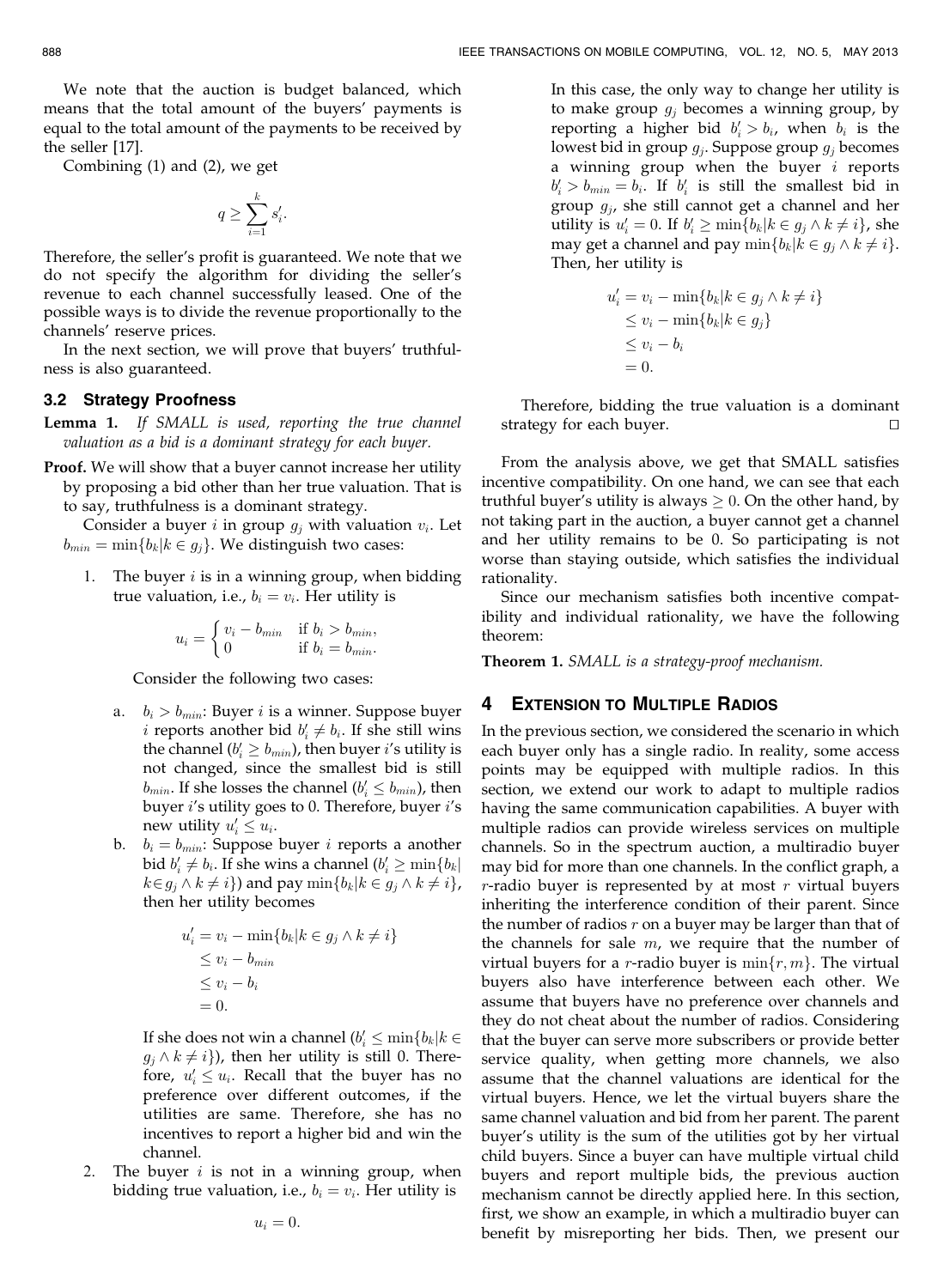

Fig. 2. Buyer D can get a higher utility by bidding  $b'_D = 1.5$ , when using SMALL.

enhanced SMALL to prevent misreporting when nodes have multiple radios.

## 4.1 Example: Multiradio Buyer Can Benefit by Misreporting

Fig. 2 shows a scenario, in which there are two channels and six buyers  $(A - F)$ . The reserve prices of the channels are  $s_1 = 3$  and  $s_2 = 2$ . The channel valuations are shown near the buyers. A line between two buyers indicates that they interfere with each other and cannot share the same channel. Among the buyers,  $D$  has two radios. Since buyer *D* has two radios, we duplicate *D* as  $D_1$  and  $D_2$ , and connect them with a line.  $D_1$  and  $D_2$  inherit the interference condition from D.

Suppose the buyers are divided into three nonconflicting groups:  $g_1 = \{A, D_1, F\}$ ,  $g_2 = \{B, D_2\}$ , and  $g_3 = \{C, E\}$ . If the buyers bid their true valuations, then the group bids are  $\sigma_1 = 2$ ,  $\sigma_2 = 4$ , and  $\sigma_3 = 5$ . So the winning groups are  $g_2$  and  $g_3$ , and the winning buyers are B and E. The utilities of B and  $E$  are

and

$$
\mathcal{L}_{\mathcal{A}}(x)
$$

 $u_B = v_B - p_B = 5 - 4 = 1$ 

$$
u_E = v_E - p_E = 6 - 5 = 1,
$$

respectively, while the utilities of  $A$ ,  $C$ ,  $D$ , and  $F$  are 0.

But, buyer  $D$  can get a higher utility by unilaterally reporting a bid other than her true valuation. In particular, if *D* reports  $b'_D = 1.5$ , then the group bid of  $g_2$  becomes  $\sigma'_2 = 1.5$ , while the other two remain unchanged. Consequently, the winning groups becomes  $g_1$  and  $g_3$ , and the winning buyers are  $A$ ,  $D_1$ , and  $E$ . The utilities of the winners are

$$
u_A = v_A - p_A = 3 - 1 = 2,
$$
  
\n
$$
u_D = u_{D_1} + u_{D_2} = v_D - p_{D_1} = 4 - 1 = 3,
$$
  
\n
$$
u_E = v_E - p_E = 6 - 5 = 1.
$$

We can see that  $D$  gets a higher utility by misreporting her channel valuation.

Therefore, the previous auction mechanism cannot be directly used when buyers have multiple radios.

## 4.2 Design of Enhanced SMALL

From the previous example, we can observe that a buyer may benefit by manipulating the relative order of the groups, in which the buyer has a virtual child buyer, and holding the smallest bid in one of the group. In particular, the buyer  $D$  holds the smallest bid in group  $g_2$ , and changes the relative order of the group bids of buyer groups ( $g_1$  and  $g_2$ ) from  $\sigma_2 \geq \sigma_1$  to  $\sigma_1 \geq \sigma_2$ , by manipulating

her bid. Since spectrum resource becomes relatively more scarce compared with the increased number of radios, we assume that all the channels can be sold in the multiradio channel auction.

Instead of sorting the buyer groups by a predefined group bid, the enhanced SMALL sorts the buyer groups by the group size in nonincreasing order:

$$
G': |g_1'| \geq |g_2'| \geq \cdots \geq |g_l'|,
$$

while still sorting the channels by reserve price in nondecreasing order:

$$
C': s'_1 \leq s'_2 \leq \cdots \leq s'_m.
$$

In the case of ties, the ordering is random, with each tied channel/group having an equal probability of being ordered prior to the other one.

Same as before, the enhanced SMALL finds the maximal number of trades  $k$ , s.t.

$$
\sum_{i=1}^{k} s'_i \le \sum_{i=1}^{k} g'_i.
$$
 (3)

Since it is assumed that all the channels can be sold in the multiradio channel auction, here  $k = m$ .

The winning groups are  $g'_1, g'_2, \ldots, g'_k$ , and each winning group can get a channel. The winners in each of the winning groups are the ones except the smallest bidder in that group. The previous tie breaking rule also applies here. The charge to a winner  $i \in g'_j$  is the smallest bid in group  $g'_j$ :

$$
p_i = \min\{b_k | k \in g'_j\}.
$$

#### 4.3 Analysis on SMALL with Multiradio Buyers

In this section, we prove that the enhanced SMALL is also a strategy-proof mechanism. We prove the following lemma first.

- Lemma 2. If the enhanced SMALL is used, reporting the true channel valuation is a dominant strategy for each buyer despite multiple radios.
- Proof. Same as before, we will show that a buyer cannot increase her utility by proposing a bid other than her true valuation. In other words, truthfulness is a dominant strategy.

Let's consider a buyer  $i$  who has  $\hat{r}$  virtual child buyers in the channel auction. Suppose the buyer  $i$  has  $\hat{t}$ virtual child buyers in the winning groups. Without lose of generality, we assume that virtual buyers  $\{i_1, i_2, \ldots, i_{\hat{t}}\}$  are in winning groups, while virtual buyers  $\{i_{\hat{t}+1}, i_{\hat{t}+2}, \ldots, i_{\hat{r}}\}$  are in losing groups. Let  $\hat{g}(i_k), k \in \{1, 2, \ldots, \hat{r}\}\$ be the group, to which the virtual buyer  $i_k$  belongs. Let  $u_i$  denote buyer i's utility when she proposes her true valuation as the bid. We distinguish two cases:

1. The buyer *i* proposes a bid  $b_i$  higher than her true valuation  $v_i$ , i.e.,  $b_i > v_i$ . For each virtual buyer  $i_k$ , if she becomes a winner, while she would not if bidding truthfully, then  $i_k$  must belong to  $\{i_1, i_2, \ldots, i_r\}$  and the utility on virtual buyer  $i_k$  becomes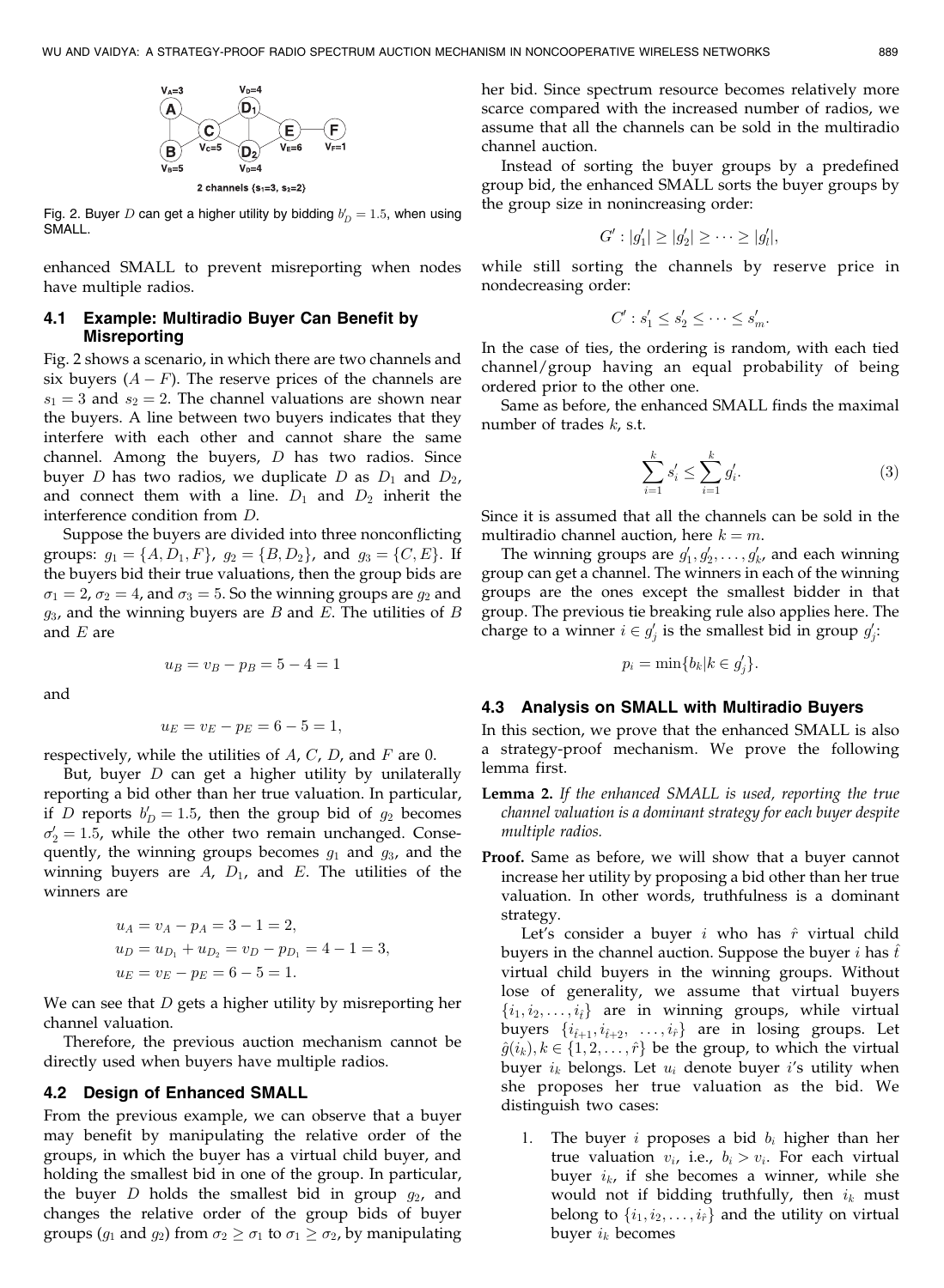$$
u'_{i_k} = v_i - \min\{b_x | x \in \hat{g}(i_k) \land x \neq i_k\} \le 0 = u_{i_k}.
$$

Otherwise,  $u'_{i_k} = u_{i_k}$ . Therefore, buyer *i*'s new utility

$$
u'_{i} = \sum_{k=1}^{\hat{r}} u'_{i_k} \le \sum_{k=1}^{\hat{r}} u_{i_k} = u_i.
$$

2. The buyer *i* proposes a bid  $b_i$  lower than her true valuation  $v_i$ , i.e.,  $b_i < v_i$ . We first consider a virtual buyer  $i_k \in \{i_1, i_2, \ldots, i_{\hat{t}}\}$ . If  $b_i$  becomes or still be the smallest bid in group  $\hat{g}(i_k)$ , virtual buyer  $i_k$  cannot get a channel and her utility is  $u'_{i_k} = 0 \le u_{i_k}$ . Otherwise,  $u'_{i_k} = u_{i_k}$ . We then consider a virtual buyer  $i_{k'} \in \{i_{\hat{t}+1}, i_{\hat{t}+2}, \ldots, i_{\hat{r}}\}$ . Since the group order in  $G'$  does not depend on the bids, neither  $\hat{g}(i_k)$  can become a winning group, nor  $i_{k'}$  can become a winner. Consequently,  $u'_{i_{k'}} = 0$ . Therefore, buyer *i*'s new utility  $u'_i \leq u_i$ .

Therefore, bidding the true valuation is a dominant strategy for each buyer.  $\Box$ 

Then, we get the following theorem:

- Theorem 2. The enhanced SMALL is a strategy-proof mechanism despite multiple radios.
- Proof. On one hand, if a buyer bids truthfully, each of her radio (virtual buyer) can get a nonnegative utility, because the virtual buyer's bid is always not lower than her charge (i.e., the smallest bid in the virtual buyer's group). Consequently, the truthful buyer's utility is always  $\geq 0$ . On the other hand, by not taking part in the auction, a buyer cannot get a channel and her utility remains to be 0. So participating is not worse than staying outside, which satisfies the individual rationality.

From Lemma 2, we get that the enhanced SMALL satisfies incentive compatibility despite multiple radios. Since our mechanism satisfies both incentive compatibility and individual rationality, we conclude that the enhanced SMALL is a strategy-proof mechanism despite multiple radios.  $\Box$ 

# 5 NUMERICAL RESULTS

We implement SMALL and evaluate its performance using network simulations. The objective of our simulations is twofold. One is to measure the influence of our mechanisms on the system performance. The other one is to evaluate the impact of our design on budget efficiency, which can be measure by the difference between node's total payment and sellers' total valuation/reserve price.

## 5.1 Methodology

We implement SMALL based on a greedy graph coloring algorithm [28], and compare its performance with VER-ITAS. Buyers are randomly distributed in the terrain area of  $2,000 \times 2,000$  meters by default. The number of buyers varies from 20 to 400. The radio interference range of each node is set to 425 meters. The numbers of channels for leasing can be 5, 10, or 15. In the single-radio simulation,

each buyer only has a single radio and reports one bid; while in the multiradio simulation, each buyer is equipped with three radios and can bid for up to three channels. We assume that buyers' channel valuations are randomly distributed over  $(0, 1]$ , and seller's reserve prices are randomly distributed over  $(0,2]$ .<sup>2</sup> All the results on performance are averaged over 200 runs.

Metrics: We evaluate two metrics:

- . Buyer satisfaction ratio: Buyer satisfaction ratio is the percentage of buyers who get at least one channel in the auction.
- . Channel utilization: Average number of radios allocated to each channel. Buyer satisfaction ratio and channel utilization reflect the performance of a channel auction mechanism.
- . Overpayment: Overpayment is the difference between buyers' total payment and sellers' total valuation/reserve price. This metric reflects the budget efficiency of a channel auction.

Our simulations are to compare the performance of SMALL with existing strategy-proof channel auction mechanisms, such as VERITAS and TRUST. Since TRUST is a strategy-proof double auction, which also considers the truthfulness of the sellers, we only compare the buyer satisfaction ratio and channel utilization of SMALL with that of VERITAS. Since VERITAS does not consider seller's valuation/reserve price on channels, we compare the overpayments of SMALL with TRUST. Our simulation results show that SMALL achieves improved performance compared with VERITAS in many cases. In particular, compared with VERITAS, SMALL can achieve better buyer satisfaction ratio and channel utilization, except for small scale spectrum auctions, in which the network has only a small number of buyers, the number of channels is small, or the terrain area is small. Therefore, while VERITAS is a good choice for small scale spectrum auctions, SMALL is more suitable for median to large scale spectrum auctions. Simulation results also show that SMALL always provides smaller overpayment than TRUST.

## 5.2 Buyer Satisfaction Ratio

We present the simulation results on buyer satisfaction ratio in this section.

Figs. 3a and 3b show buyer satisfaction ratios of SMALL and VERITAS for auctioning 15 channels. Two sets of results are presented. In one set, each buyer only has a single radio. In the other set, each buyer is equipped with three radios. From the figure, we can see that VERITAS performs better than SMALL when the number of (virtual) buyers is no larger than 120 (In the case of single radio, the threshold is 120 buyers; In the case of three radios, the threshold is 40 buyers, which is equal to 120 virtual buyers.). This is because VERITAS does not need to sacrifice any bid to guarantee the strategy proofness. However, when the number of (virtual) buyers is larger than 120, the buyer satisfaction ratio achieved by SMALL becomes higher

<sup>2.</sup> The ranges of buyers' channel valuations and seller's reserve prices can be different from the ones used here. However, the evaluation results of using different ranges are identical. Therefore, we only show the results for the above ranges in this paper.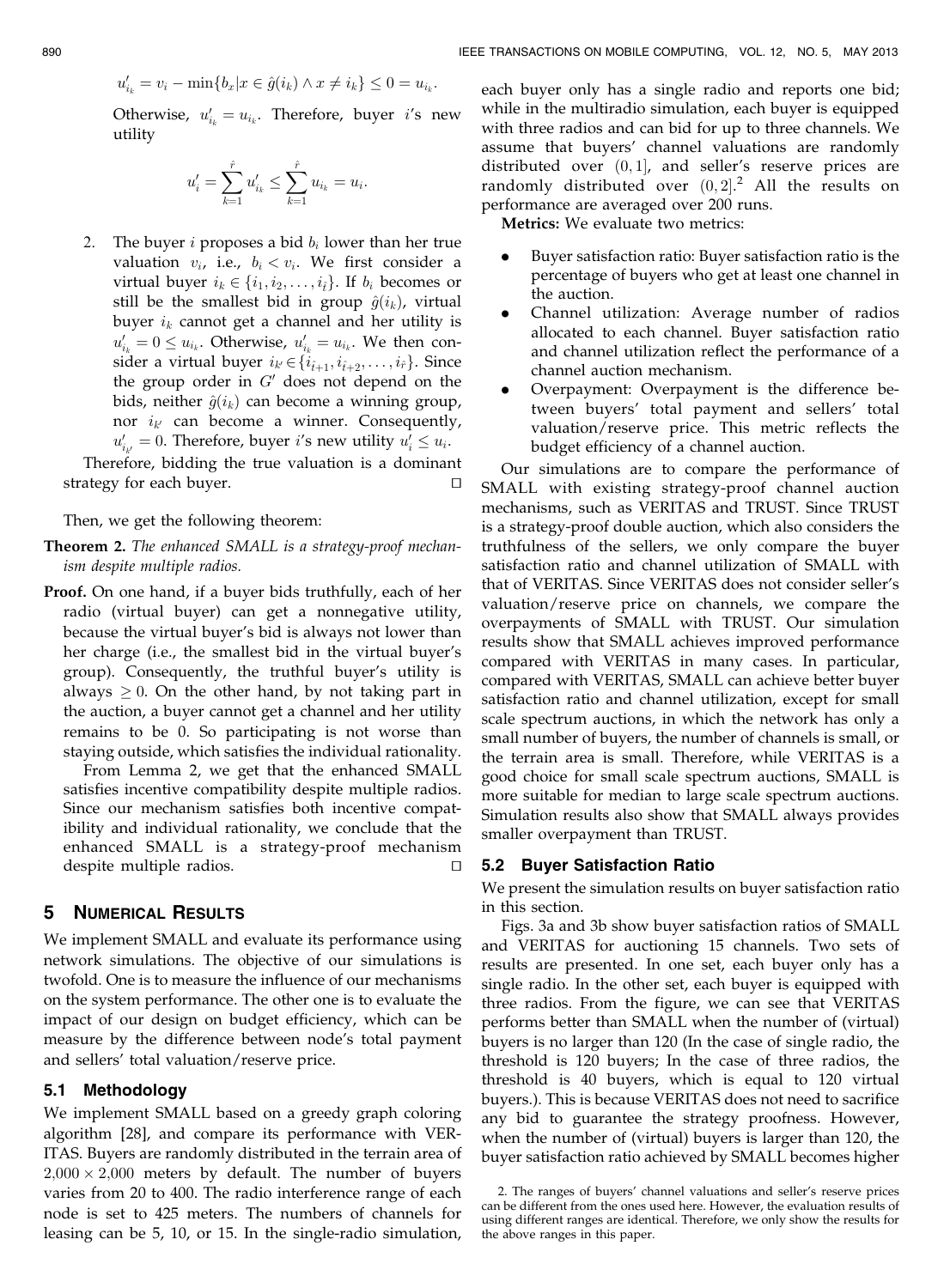

Fig. 3. Buyer satisfaction ratios of SMALL and VERITAS for auctioning 15 channels.

than that of VERITAS. The reason for this is that VERITAS's greedy channel allocation algorithm is lack of consideration of the whole network. SMALL provides better buyer satisfaction ratio in networks with relatively large number of buyers.

Fig. 4 shows buyer satisfaction ratios of SMALL and VERITAS for auctioning 5, 10, and 15 channels, among 200 buyers, when every buyer has a single radio and three radios, respectively. The satisfaction ratio of SMALL is higher than that of VERITAS, only except when every buyer has a single radio and there are five channels for sale.

Fig. 5 shows the buyer satisfaction ratios of SMALL and VERITAS, when there are 200 buyers and 10 channels for auctioning. We can see that SMALL performs worse than VERITAS when the terrain area is  $500 \times 500$  meters. This is because the opportunity of channel reuse is very few when the terrain area is small. When the terrain area is too small, the number of buyer groups, whose sizes are larger than 1, is also very small, which results in that SMALL does not have enough buyer groups. However, when the terrain area is relatively large  $(1,000 \times 1,000, 1,500 \times 1,500,$ and  $2,000 \times 2,000$  meters), SMALL achieves similar buyer



Fig. 4. Buyer satisfaction ratios of SMALL and VERITAS for auctioning 5, 10, and 15 channels among 200 buyers. All the buyers are equipped with one or three radios.



Fig. 5. Buyer satisfaction ratios of SMALL and VERITAS for auctioning 10 channels among 200 buyers. All the buyers are equipped with one or three radios.

satisfaction ratios to VERITAS in the single-radio case, and produces higher buyer satisfaction ratios than VERITAS in the multiradio case.

# 5.3 Channel Utilization

We present the simulation results on channel utilization in this section.

Fig. 6 shows channel utilizations of SMALL and VERITAS for auctioning 15 channels. Two sets of results are presented. In one set, each buyer only has a single radio. In the other set, each buyer is equipped with three radios. Again, SMALL's performance is worse than VERITAS when the number of (virtual) buyers is no larger than 120, but it outperforms VERITAS when the number of (virtual) buyers is larger than 120.

Fig. 7 shows channel utilizations of SMALL and VERITAS for auctioning 5, 10, and 15 channels, among 200 buyers, when every buyer has a single radio and three radios, respectively. Again, the channel utilization of SMALL is higher than that of VERITAS, only except when every buyer has a single radio and there are five channels for sale.



Fig. 6. Channel utilizations of SMALL and VERITAS for auctioning 15 channels.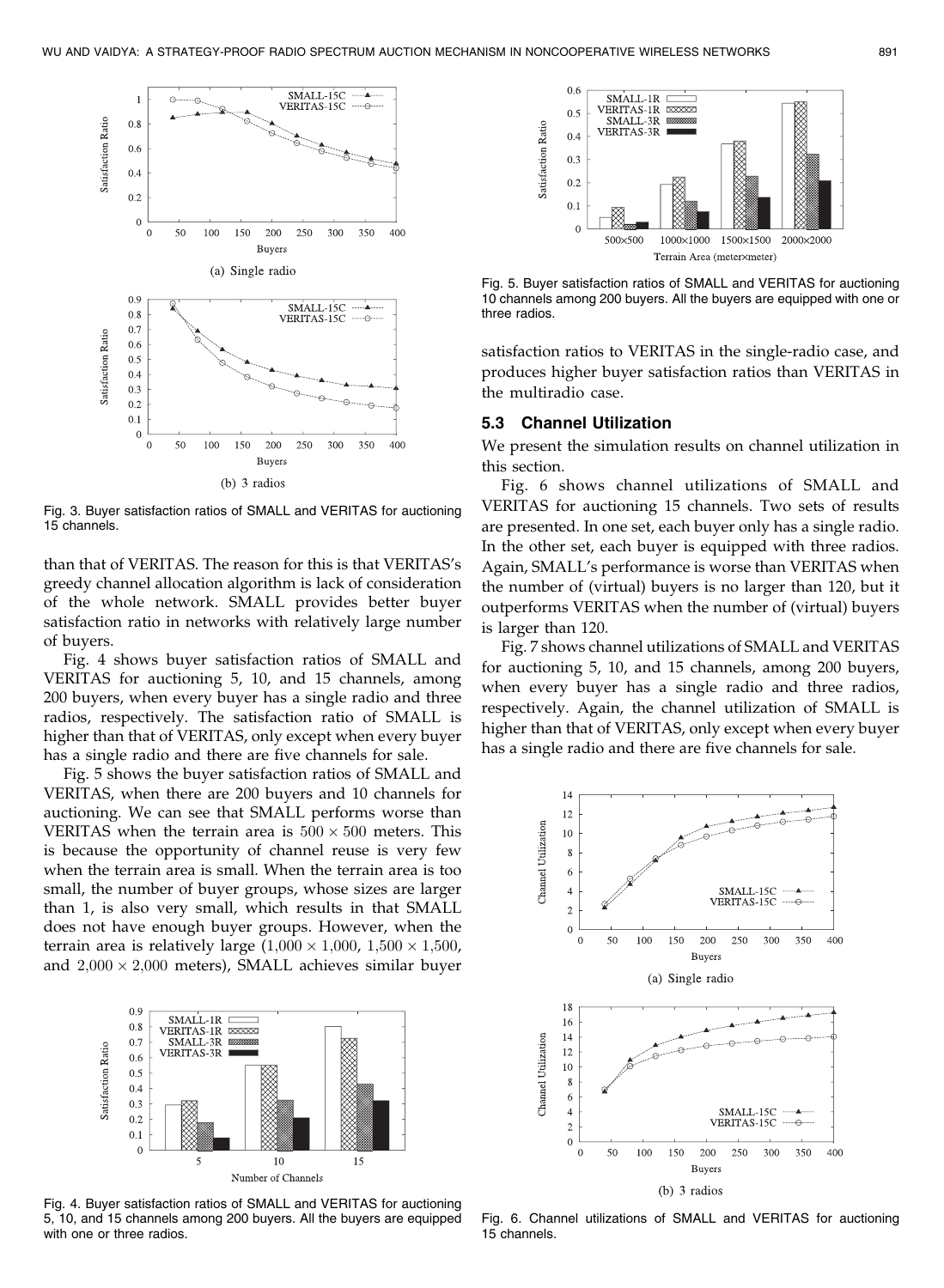

Fig. 7. Channel utilizations of SMALL and VERITAS for auctioning 5, 10, and 15 channels among 200 buyers. All the buyers are equipped with one or three radios.



Fig. 8. Channel utilizations of SMALL and VERITAS for auctioning 10 channels among 200 buyers. All the buyers are equipped with one or three radios.



Fig. 9. Channel utilizations of SMALL for auctioning 10 channels as a function of buyer group size.

Fig. 8 shows the channel utilizations of SMALL and VERITAS, when there are 200 buyers and 10 channels for auctioning. The results for single-radio buyers and threeradio buyers are presented. Again, SMALL does not perform well when the terrain area is small  $(500 \times 500)$ meters). However, when the terrain area is relatively large  $(1,000 \times 1,000, 1,500 \times 1,500,$  and  $2,000 \times 2,000$  meters), SMALL achieves similar channel utilizations to VERITAS in the single-radio case, and reaches higher channel utilizations than VERITAS in the multiradio case.

Fig. 9 illustrates the channel utilization of SMALL for auctioning 10 channels as a function of buyer group size, when there are sufficient number of groups to buy the channels. Since one (virtual) buyer in each group must be sacrificed to guarantee truthfulness, the channel utilization is exactly the buyer group size minus one.

## 5.4 Budget Efficiency

We present the simulation results on budget efficiency in this section.

Since VERITAS does not consider seller's valuation/ reserve price on channels, we do not evaluate VERITAS in this set of simulations. Instead, we compare the overpayments of SMALL with another elegant channel auction



Fig. 10. Overpayments of SMALL and TRUST for auctioning 15 channels, when every buyer only has a single radio.



Fig. 11. Overpayments of SMALL for auctioning 5, 10, and 15 channels, when every buyer has three radios.

mechanism, namely TRUST, which is based on double auction. Since TRUST does not work in the scenario of multiple radios, we only evaluate SMALL's budget efficiency when nodes are equipped with multiple radios. Simulation results show that SMALL always provides smaller overpayment than TRUST, when each buyer has a single radio; and the overpayment induced by SMALL is also small, when buyers have multiple radios.

Fig. 10 shows the overpayments of SMALL and TRUST, when every buyer only has a single radio. The number of channels for auctioning is 15. From the figure, we can observe that SMALL always achieves much lower overpayment than TRUST.

Fig. 11 shows the overpayments of SMALL, when each buyer has three radios. The number of channels for auctioning are 5, 10, and 15. We can see that the overpayments grow almost linearly with the number of the buyer, and the differences between the three lines are not much. However, the overpayment of SMALL is still small, when buyers has multiple radios.

We note that the amount of overpayment is dependant on the distributions of buyers' channel valuations and seller's reserve prices. However, the comparison results of using different distribution functions are identical.

# 6 RELATED WORKS

In this section, we first review related works on channel allocation that assume cooperation of participants, and then review the works with selfish participants.

# 6.1 Cooperated Channel Allocation Works

The channel allocation problem was first studied in cellular networks. We refer to [12] for a comprehensive survey.

A number of works were presented for wireless LANs (WLANs). For instance, Mishra et al. [18] utilized weighted graph coloring to address channel allocation for WLANs.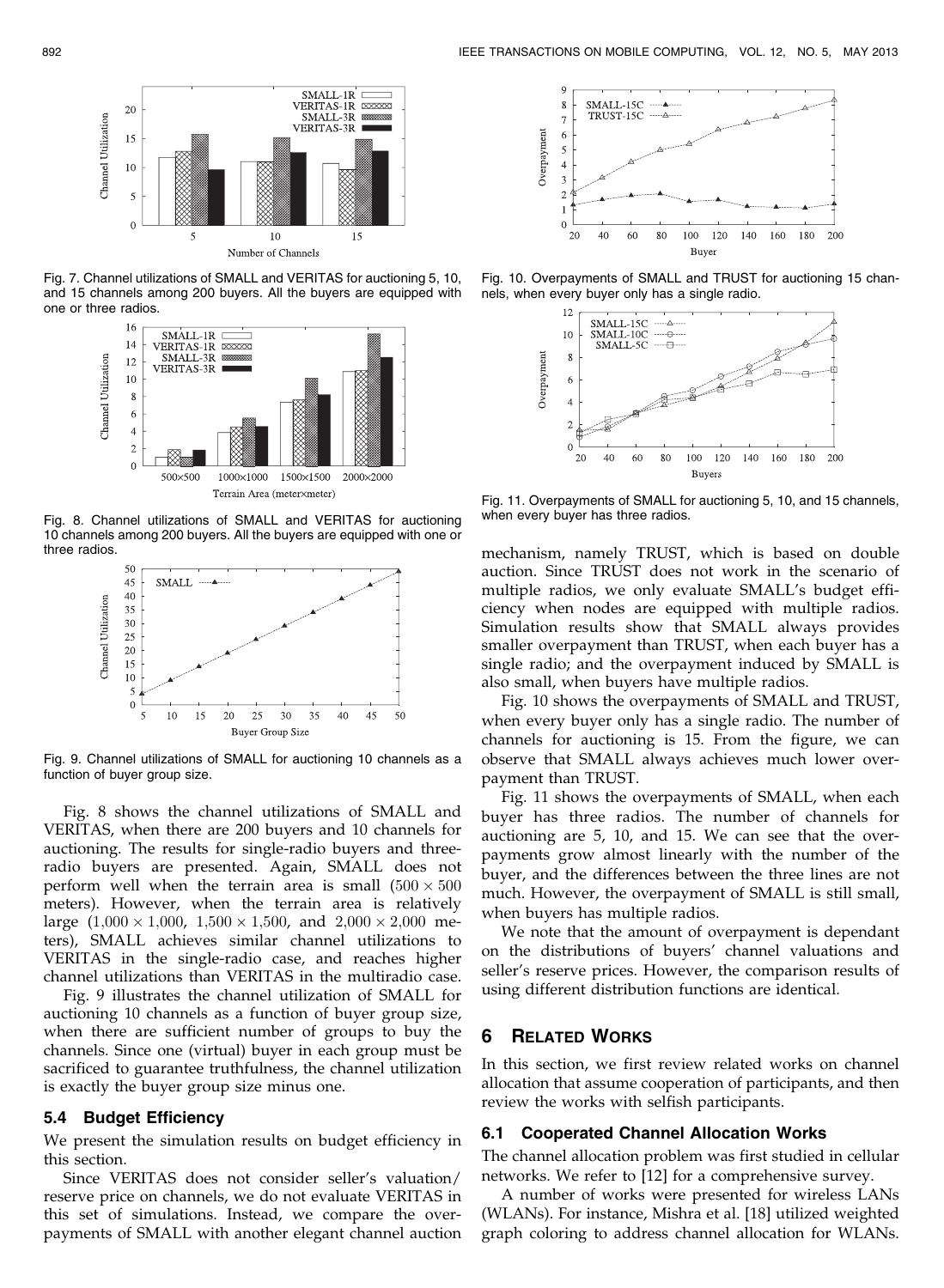Mishra et al. [19] used client-driven mechanisms to address the joint problem of channel allocation and load balancing in centrally managed WLANs.

Channel allocation problems are also studied in wireless mesh networks (WMNs). For example, Alicherry et al. [1], Raniwala et al. [23], and Kodialam and Nandagopal [13] considered channel allocation together with routing or scheduling in order to maximize network throughput. Some other works (e.g., [22]) focused on the channel allocation problem in rural mesh networks built with directional antennas.

The channel allocation problem is also studied in other wireless networks, such as ad hoc networks (e.g., [15]) and software defined radio networks (e.g., [11]).

## 6.2 Channel Allocation Works with Selfish **Participants**

The related works described in Section 6.1 require that all buyers in the network must be cooperative. Here, cooperative means that the buyers unconditionally obey a central control or behave strictly according to prescribed protocol. However, this assumption is not valid when the network consists of selfish nodes, whose goals are to maximize their payoff. With the existence of selfish buyers, assigning radios to channels becomes a game.

In an earlier work, Felegyhazi et al. [8] studied Nash Equilibria in a static multiradio multichannel allocation game. Later, Wu et al. [30] proposed a mechanism to make the multiradio multichannel allocation game converges to a much stronger equilibrium state, called strongly dominant strategy equilibrium, in which optimal system throughput is achieved.

The most closely related works are TRUST [36] and VERITAS [35], both of which are auction-based spectrum allocation mechanisms achieving strategy proofness. TRUST considers both buyers and sellers' incentives, and elegantly integrate double auction and radio spectrum allocation. In contrast, VERITAS focus on spectrum buyers and support multiple needs of the buyers. Recently, Athena [37] was proposed to prevent collusion in the spectrum auction.

Another important related work on channel allocation game is [10], in which the authors proposed a graph coloring game model and discussed the price of anarchy under various topology conditions such as different channel numbers and bargaining strategies.

In wireless networks, game theoretic approaches are also used to study media access problems. For example, MacKenzie and Wicker [16] studied the selfish behavior of buyers in Aloha networks. Later, Cagalj et al. [4] and Konorski [14] used game-theoretic approaches to investigate the media access problem of selfish buyers in CSMA/ CA networks. In cognitive radio networks, Nie and Comaniciu [20] proposed a game theoretic framework to analyze the behavior of cognitive radios for distributed adaptive spectrum allocation.

There are also other works on incentive compatibility in wireless networks. Examples include those works on packet routing and forwarding in ad hoc networks [2], [3], [6], [24], [26], [27], [32], [33], [34].

# 7 CONCLUSIONS AND FUTURE WORK

In this paper, we have modeled the radio spectrum allocation problem as a sealed-bid reserve auction, and proposed a strategy-proof radio spectrum allocation mechanism, call SMALL. We have implemented SMALL and evaluated its truthfulness and performance. Compared with existing work VERITAS and TRUST, SMALL achieves better performance in median to large scale spectrum auctions, in terms of buyer satisfaction ratio, spectrum utilization, and budget efficiency. As for future work, we are interested in designing similar simple mechanisms that can prevent collusion among multiple spectrum buyers.

## ACKNOWLEDGMENTS

Part of the results in this paper appeared at the IEEE INFOCOM 2011 Mini-Conference. This work was supported in part by US National Science Foundation (NSF) grant 06-27074, in part by US Army Research Office grant W911NF-05-1-0246, in part by China NSF grant 61170236 and 61133006, and in part by Key Project of Educational Science Research of Shanghai grant A1120. The opinions, findings, conclusions, and recommendations expressed in this paper are those of the authors and do not necessarily reflect the views of the funding agencies or the government.

## **REFERENCES**

- [1] M. Alicherry, R. Bhatia, and L. Li, "Joint Channel Assignment and Routing for Throughput Optimization in Multi-Radio Wireless Mesh Networks," Proc. ACM MobiCom, Sept. 2005.
- [2] L. Anderegg and S. Eidenbenz, "Ad Hoc-VCG: A Truthful and Cost-Efficient Routing Protocol for Mobile Ad Hoc Networks with Selfish Agents," Proc. ACM MobiCom, Sept. 2003.
- [3] N. Ben Salem, L. Buttyan, J.P. Hubaux, and M. Jakobsson, "A Charging and Rewarding Scheme for Packet Forwarding in Multi-Hop Cellular Networks," Proc. ACM MobiHoc, Jun. 2003.
- [4] M. Cagalj, S. Ganeriwal, I. Aad, and J.-P. Hubaux, "On Selfish Behavior in CSMA/CA Networks," Proc. IEEE INFOCOM, Apr. 2005.
- [5] D.C. Cox and D.O. Reudink, "Dynamic Channel Assignment in High Capacity Mobile Communication System," Bell System Technical J., vol. 50, no. 6, pp. 1833-1857, 1971.
- [6] S. Eidenbenz, G. Resta, and P. Santi, "COMMIT: A Sender-Centric Truthful and Energy-Efficient Routing Protocol for Ad Hoc Networks with Selfish Nodes," Proc. 19th Int'l Parallel and Distributed Processing Symp. (IPDPS), Apr. 2005.
- [7] Federal Communication Commission (FCC), http://www.fcc.gov, 2012.
- [8] M. Félegyházi, M. Čagalj, S.S. Bidokhti, and J.-P. Hubaux, "Non-Cooperative Multi-Radio Channel Allocation in Wireless Networks," Proc. IEEE INFOCOM, May 2007.
- [9] D. Fudenberg and J. Tirole, Game Theory. MIT Press, 1991.
- [10] M.M. Halldórsson, J.Y. Halpern, L.E. Li, and V.S. Mirrokni, "On Spectrum Sharing Games," Proc. 23rd Ann. ACM SIGACT-SIGOPS Symp. Principles of Distributed Computing (PODC), July 2004.
- [11] Y.T. Hou, Y. Shi, and H.D. Sherali, "Optimal Spectrum Sharing for Multi-Hop Software Defined Radio Networks," Proc. IEEE INFOCOM, May 2007.
- [12] I. Katzela and M. Naghshineh, "Channel Assignment Schemes for Cellular Mobile Telecommunications: A Comprehensive Survey," IEEE Personal Comm., vol. 3, no. 3, pp. 10-31, June 1996.
- [13] M. Kodialam and T. Nandagopal, "Characterizing the Capacity Region in Multi-Radio Multi-Channel Wireless Mesh Networks," Proc. ACM MobiCom, Sept. 2005.
- [14] J. Konorski, "Multiple Access in Ad-Hoc Wireless LANs with Noncooperative Stations," Proc. IFIP Second Int'l IFIP-TC6 Networking Conf. Networking Technologies, Services, and Protocols; Performance of Computer and Comm. Networks; and Mobile and Wireless Comm. (Networking '02), May 2002.